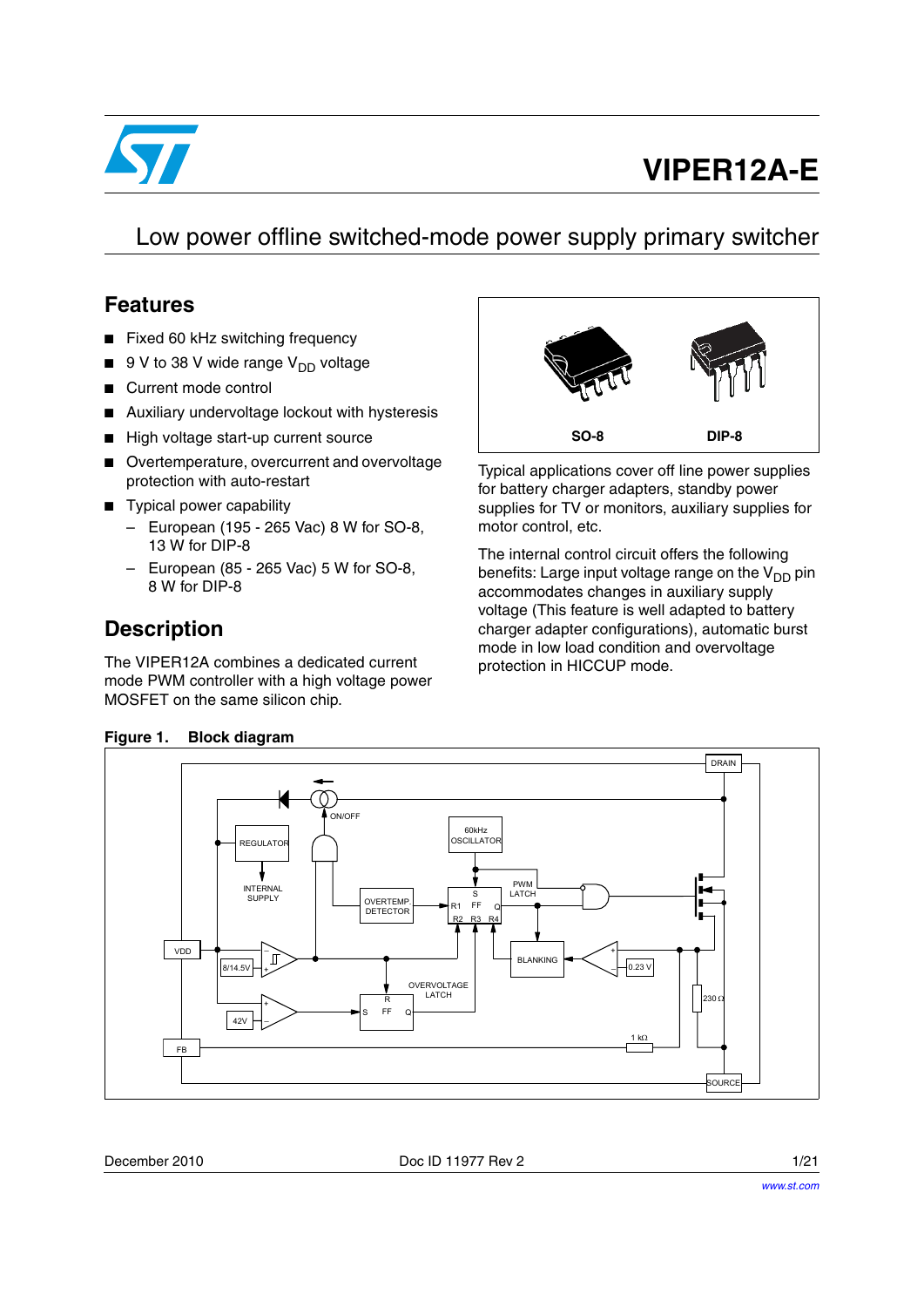### **Contents**

| $\mathbf 1$             |     |  |
|-------------------------|-----|--|
|                         | 1.1 |  |
|                         | 1.2 |  |
| $\overline{2}$          |     |  |
| 3                       |     |  |
| $\overline{\mathbf{4}}$ |     |  |
| 5                       |     |  |
| 6                       |     |  |
| $\overline{7}$          |     |  |
| 8                       |     |  |
| 9                       |     |  |
| 10                      |     |  |
| 11                      |     |  |
| 12                      |     |  |

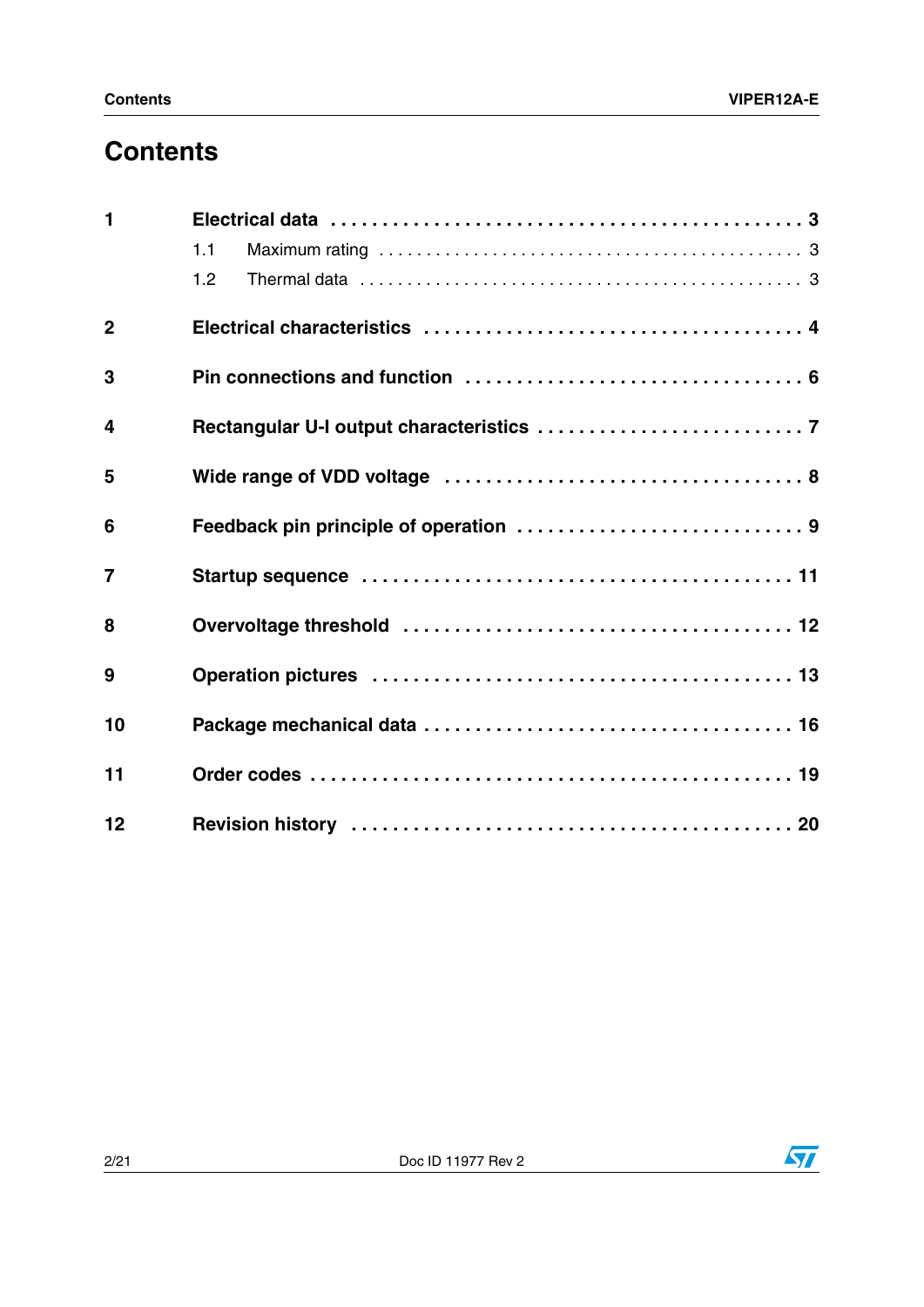### <span id="page-2-0"></span>**1 Electrical data**

#### <span id="page-2-1"></span>**1.1 Maximum rating**

Stressing the device above the rating listed in the "absolute maximum ratings" table may cause permanent damage to the device. These are stress ratings only and operation of the device at these or any other conditions above those indicated in the Operating sections of this specification is not implied. Exposure to absolute maximum rating conditions for extended periods may affect device reliability.

| Symbol                      | <b>Parameter</b>                                                                                | Value              | Unit    |
|-----------------------------|-------------------------------------------------------------------------------------------------|--------------------|---------|
| $V_{DS(sw)}$                | Switching drain source voltage $(T_1 = 25  125 °C)^{(1)}$                                       | $-0.3730$          | v       |
| $V_{DS(st)}$                | Start-up drain source voltage $(T_1 = 25  125 °C)^{(2)}$                                        | $-0.3400$          | v       |
| l <sub>D</sub>              | Continuous drain current                                                                        | Internally limited | A       |
| $V_{DD}$                    | Supply voltage                                                                                  | 050                | v       |
| <sup>I</sup> FB             | Feedback current                                                                                | 3                  | mA      |
| V <sub>ESD</sub>            | Electrostatic discharge:<br>Machine model (R = 0 $\Omega$ ; C = 200 pF)<br>Charged device model | 200<br>1.5         | v<br>kV |
| $T_{\rm J}$                 | Junction operating temperature                                                                  | Internally limited | °C      |
| $\mathsf{T}_{\mathsf{C}}$   | Case operating temperature                                                                      | $-40$ to 150       | °C      |
| $\mathsf{T}_{\mathsf{stg}}$ | Storage temperature                                                                             | -55 to 150         | °C      |

**Table 1. Absolute maximum rating** 

1. This parameter applies when the start-up current source is OFF. This is the case when the  $V_{DD}$  voltage has reached V<sub>DDon</sub> and remains above V<sub>DDoff</sub>.

2. This parameter applies when the start up current source is ON. This is the case when the  $V_{DD}$  voltage has not yet reached  $V_{DDon}$  or has fallen below  $V_{DDoff}$ .

### <span id="page-2-2"></span>**1.2 Thermal data**

#### **Table 2. Thermal data**

| Symbol     | <b>Parameter</b>                    | $SO-8$ | DIP-8 | Unit |               |
|------------|-------------------------------------|--------|-------|------|---------------|
| $R_{thJC}$ | Thermal resistance junction-case    | Max    | 25    | 15   | $\degree$ C/W |
| $R_{thJA}$ | Thermal resistance ambient-case (1) | Max    | 55    | 45   | $\degree$ C/W |

1. When mounted on a standard single-sided FR4 board with 200 mm<sup>2</sup> of Cu (at least 35 µm thick) connected to all DRAIN pins.

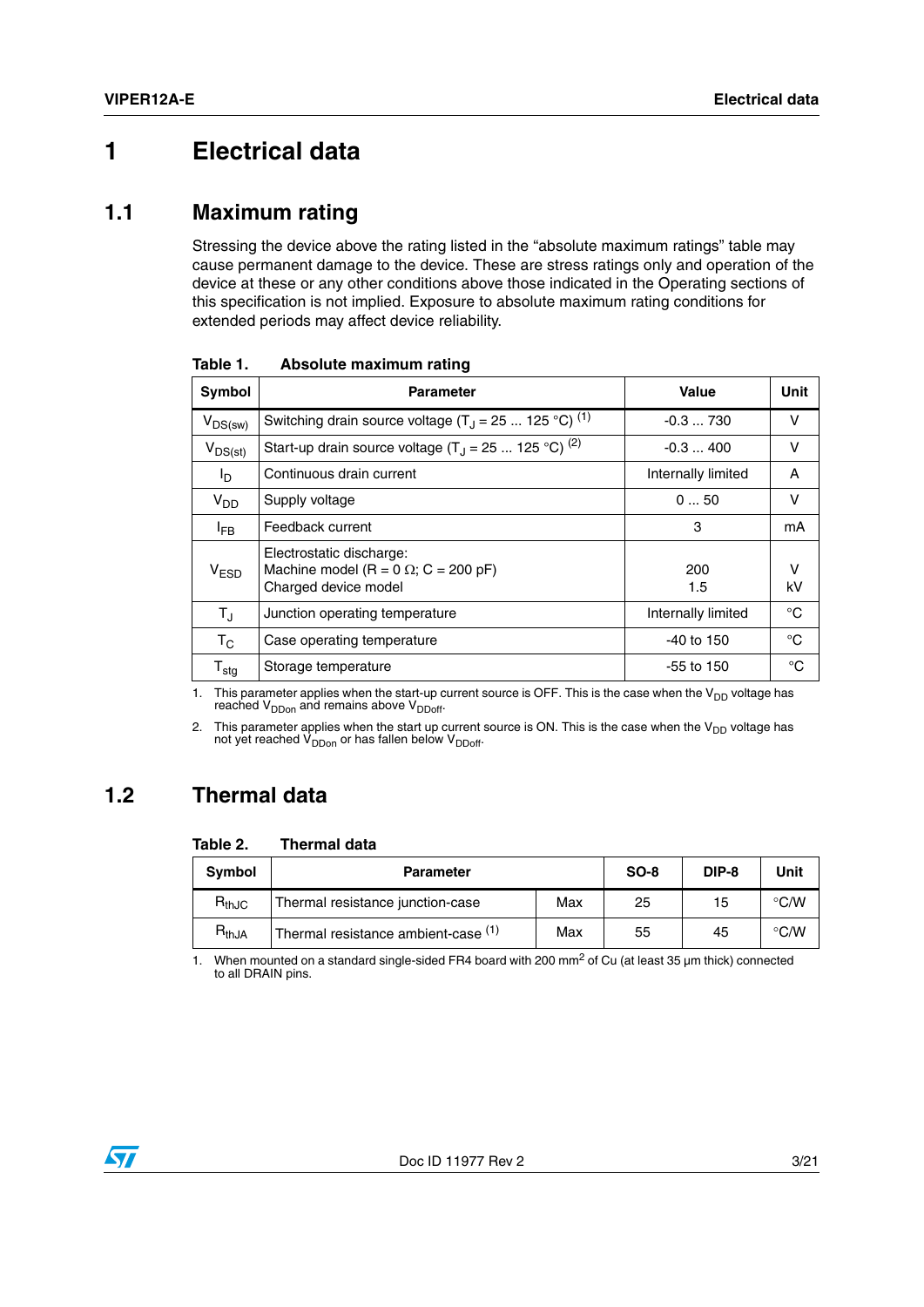## <span id="page-3-0"></span>**2 Electrical characteristics**

 $T_J$  = 25 °C,  $V_{DD}$  = 18 V, unless otherwise specified

| <b>Symbol</b>     | <b>Parameter</b>           | <b>Test conditions</b>                                                      | Min | Typ | Max | Unit |
|-------------------|----------------------------|-----------------------------------------------------------------------------|-----|-----|-----|------|
| BV <sub>DSS</sub> | Drain-source voltage       | $I_D = 1$ mA; $V_{FB} = 2$ V                                                | 730 |     |     | v    |
| <sup>I</sup> DSS  | OFF State drain<br>current | $V_{DS}$ = 500 V; $V_{FB}$ = 2 V;<br>$T_{\rm d}$ = 125 °C                   |     |     | 0.1 | mA   |
|                   | Static drain-source        | $I_D = 0.2$ A $I_D = 0.2$ A;                                                |     | 27  | 30  | Ω    |
| $r_{DS(on)}$      | ON state resistance        | $I_D = 0.2$ A $I_D = 0.2$ A; $T_A = 100$ °C                                 |     |     | 54  |      |
| t,                | Fall time                  | $I_D = 0.1$ A; $V_{IN} = 300$ V <sup>(1)</sup><br>(See Figure 9 on page 13) |     | 100 |     | ns   |
| t,                | Rise time                  | $I_D = 0.2$ A; $V_{IN} = 300$ V <sup>(1)</sup><br>(See Figure 9 on page 13) |     | 50  |     | ns   |
| C <sub>OSS</sub>  | Drain capacitance          | $V_{DS} = 25 V$                                                             |     | 40  |     | рF   |

<span id="page-3-2"></span>

|  | Table 3. | <b>Power section</b> |
|--|----------|----------------------|
|--|----------|----------------------|

1. On clamped inductive load

<span id="page-3-1"></span>

| Table 4.            | <b>Supply section</b>                               |                                                                                                            |                |      |     |              |
|---------------------|-----------------------------------------------------|------------------------------------------------------------------------------------------------------------|----------------|------|-----|--------------|
| <b>Symbol</b>       | <b>Parameter</b>                                    | <b>Test conditions</b>                                                                                     | Min            | Typ  | Max | Unit         |
| <b>I</b> DDch       | Start-up charging<br>current                        | 100 V $\leq$ V <sub>DS</sub> $\leq$ 400 V;<br>$V_{DD} = 0 \, V \,  V_{DDon}$<br>(See Figure 10 on page 13) |                | $-1$ |     | mA           |
| <b>I</b> DDoff      | Start-up charging<br>current in thermal<br>shutdown | $V_{DD} = 5 V$ ; $V_{DS} = 100 V$<br>$T_J$ > $T_{SD}$ - $T_{H YST}$                                        | 0              |      |     | mA           |
| $I_{DD0}$           | Operating supply<br>current not switching           | $I_{FR}$ = 2 mA                                                                                            |                | 3    | 5   | mA           |
| I <sub>DD1</sub>    | Operating supply<br>current switching               | $I_{FB}$ = 0.5 mA; $I_D$ = 50 mA <sup>(1)</sup>                                                            |                | 4.5  |     | mA           |
| $D_{RST}$           | Restart duty-cycle                                  | (See Figure 11 on page 13)                                                                                 |                | 16   |     | $\%$         |
| V <sub>DDoff</sub>  | V <sub>DD</sub> undervoltage<br>shutdown threshold  | (See Figure 10,<br>Figure 11 on page 13)                                                                   | $\overline{7}$ | 8    | 9   | v            |
| V <sub>DDon</sub>   | $V_{DD}$ start-up<br>threshold                      | (See Figure 10,<br>Figure 11 on page 13)                                                                   | 13             | 14.5 | 16  | V            |
| V <sub>DDhyst</sub> | $VDD$ threshold<br>hysteresis                       | (See Figure 10 on page 13)                                                                                 | 5.8            | 6.5  | 7.2 | $\mathsf{V}$ |
| V <sub>DDovp</sub>  | V <sub>DD</sub> overvoltage<br>threshold            |                                                                                                            | 38             | 42   | 46  | $\vee$       |
| 1.<br>device.       |                                                     | These test conditions obtained with a resistive load are leading to the maximum conduction time of the     |                |      |     |              |

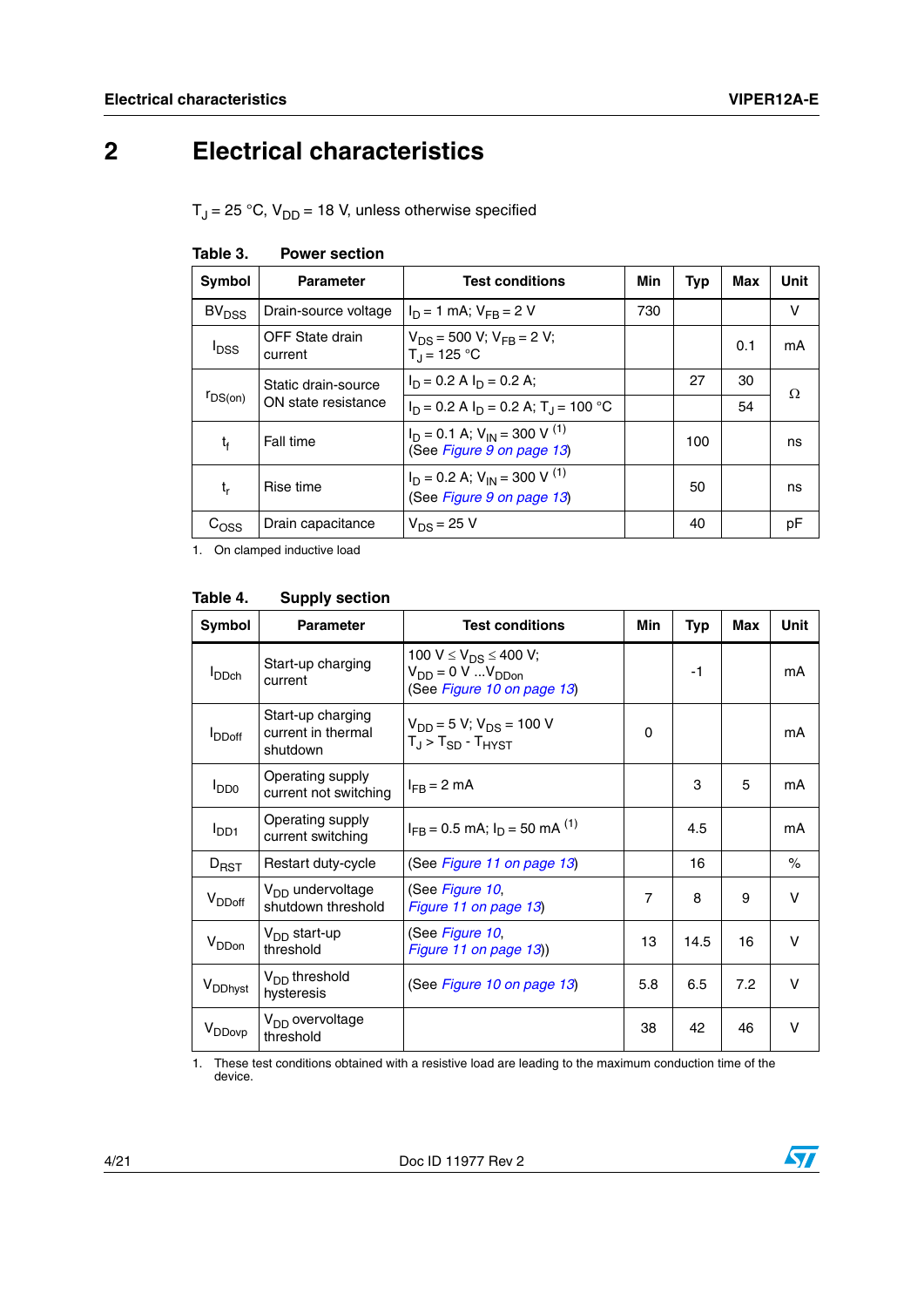| ט טושטו. | OSCIIIQUOII SCCUOII                     |                                                        |     |     |            |      |
|----------|-----------------------------------------|--------------------------------------------------------|-----|-----|------------|------|
| Symbol   | <b>Parameter</b>                        | <b>Test conditions</b>                                 | Min | Tvp | <b>Max</b> | Unit |
| ⊤osc     | Oscillator frequency<br>total variation | $V_{DD} = V_{DDoff}  35 V;$<br>$T_{\rm d}$ = 0  100 °C | 54  | 60  | 66         | kHz  |

#### **Table 5. Oscillation section**

#### **Table 6. PWM comparator section**

| Symbol            | <b>Parameter</b>                   | <b>Test conditions</b>                       | Min  | Typ | Max  | <b>Unit</b> |
|-------------------|------------------------------------|----------------------------------------------|------|-----|------|-------------|
| $G_{ID}$          | $I_{FB}$ to $I_D$ current gain     | (See Figure 12 on page 14)                   |      | 320 |      |             |
| <b>Dlim</b>       | Peak current<br>limitation         | $V_{FR} = 0 V$<br>(See Figure 12 on page 14) | 0.32 | 0.4 | 0.48 | A           |
| <sup>I</sup> FBsd | $I_{FR}$ shutdown current          | (See Figure 12 on page 14)                   |      | 0.9 |      | mA          |
| $R_{FB}$          | FB pin input<br>impedance          | $I_D = 0$ mA<br>(See Figure 12 on page 14)   |      | 1.2 |      | $k\Omega$   |
| $t_d$             | Current sense delay<br>to turn-OFF | $I_D = 0.2 A$                                |      | 200 |      | ns          |
| $t_{h}$           | <b>Blanking time</b>               |                                              |      | 500 |      | ns          |
| <b>I</b> ONmin    | Minimum Turn-ON<br>time            |                                              |      | 700 |      | ns          |

#### **Table 7. Overtemperature section**

| Symbol                     | <b>Parameter</b>                | <b>Test conditions</b>     | Min | Tvp | Max | Unit |
|----------------------------|---------------------------------|----------------------------|-----|-----|-----|------|
| $\mathsf{T}_{\mathsf{SD}}$ | Thermal shutdown<br>temperature | (See Figure 13 on page 14) | 140 | 170 |     | °C   |
| <sup>I</sup> HYST          | Thermal shutdown<br>hysteresis  | (See Figure 13 on page 14) |     | 40  |     | °C   |

#### **Table 8. Typical power capability**

| <b>Mains type</b>              | $SO-8$ | DIP-8 |
|--------------------------------|--------|-------|
| European (195 - 265 Vac)       | 8W     | 13W   |
| US / Wide range (85 - 265 Vac) | 5W     | 8W    |

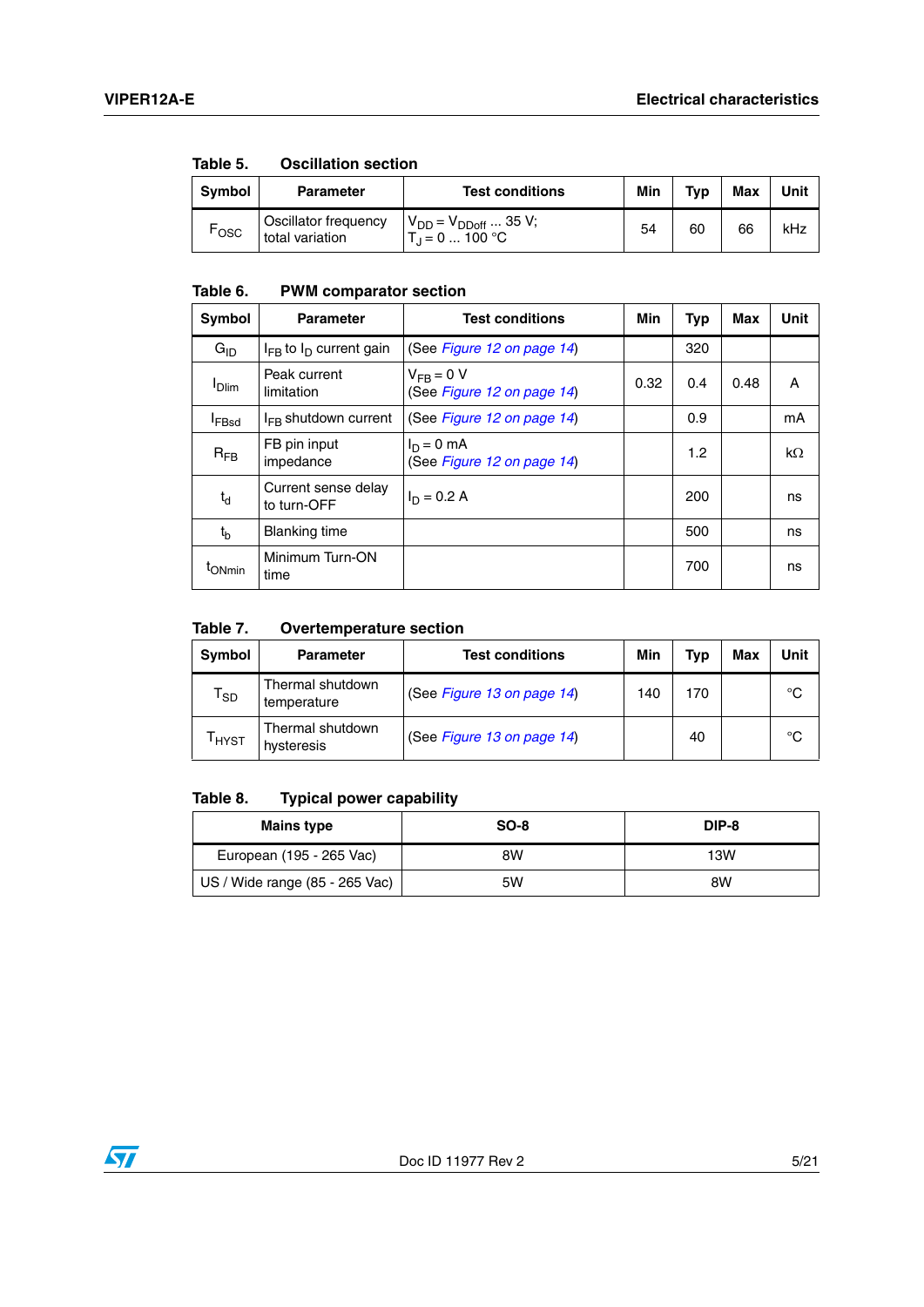### <span id="page-5-0"></span>**3 Pin connections and function**





#### **Figure 3. Current and voltage conventions**



#### **Table 9. Pin function**

| <b>Pin Name</b> | <b>Pin Function</b>                                                                                                                                                                                                                                                                                                                                                                                                                                                                                                                               |
|-----------------|---------------------------------------------------------------------------------------------------------------------------------------------------------------------------------------------------------------------------------------------------------------------------------------------------------------------------------------------------------------------------------------------------------------------------------------------------------------------------------------------------------------------------------------------------|
| V <sub>DD</sub> | Power supply of the control circuits. Also provides a charging current during start up<br>thanks to a high voltage current source connected to the drain. For this purpose, an<br>hysteresis comparator monitors the $V_{DD}$ voltage and provides two thresholds:<br>- V <sub>DDon</sub> : Voltage value (typically 14.5 V) at which the device starts switching and turns<br>off the start up current source.<br>- $V_{DDoff}$ : Voltage value (typically 8 V) at which the device stops switching and turns on<br>the start up current source. |
| <b>SOURCE</b>   | Power MOSFET source and circuit ground reference.                                                                                                                                                                                                                                                                                                                                                                                                                                                                                                 |
| <b>DRAIN</b>    | Power MOSFET drain. Also used by the internal high voltage current source during<br>start up phase for charging the external $V_{DD}$ capacitor.                                                                                                                                                                                                                                                                                                                                                                                                  |
| FB.             | Feedback input. The useful voltage range extends from 0 V to 1 V, and defines the<br>peak drain MOSFET current. The current limitation, which corresponds to the<br>maximum drain current, is obtained for a FB pin shorted to the SOURCE pin.                                                                                                                                                                                                                                                                                                    |

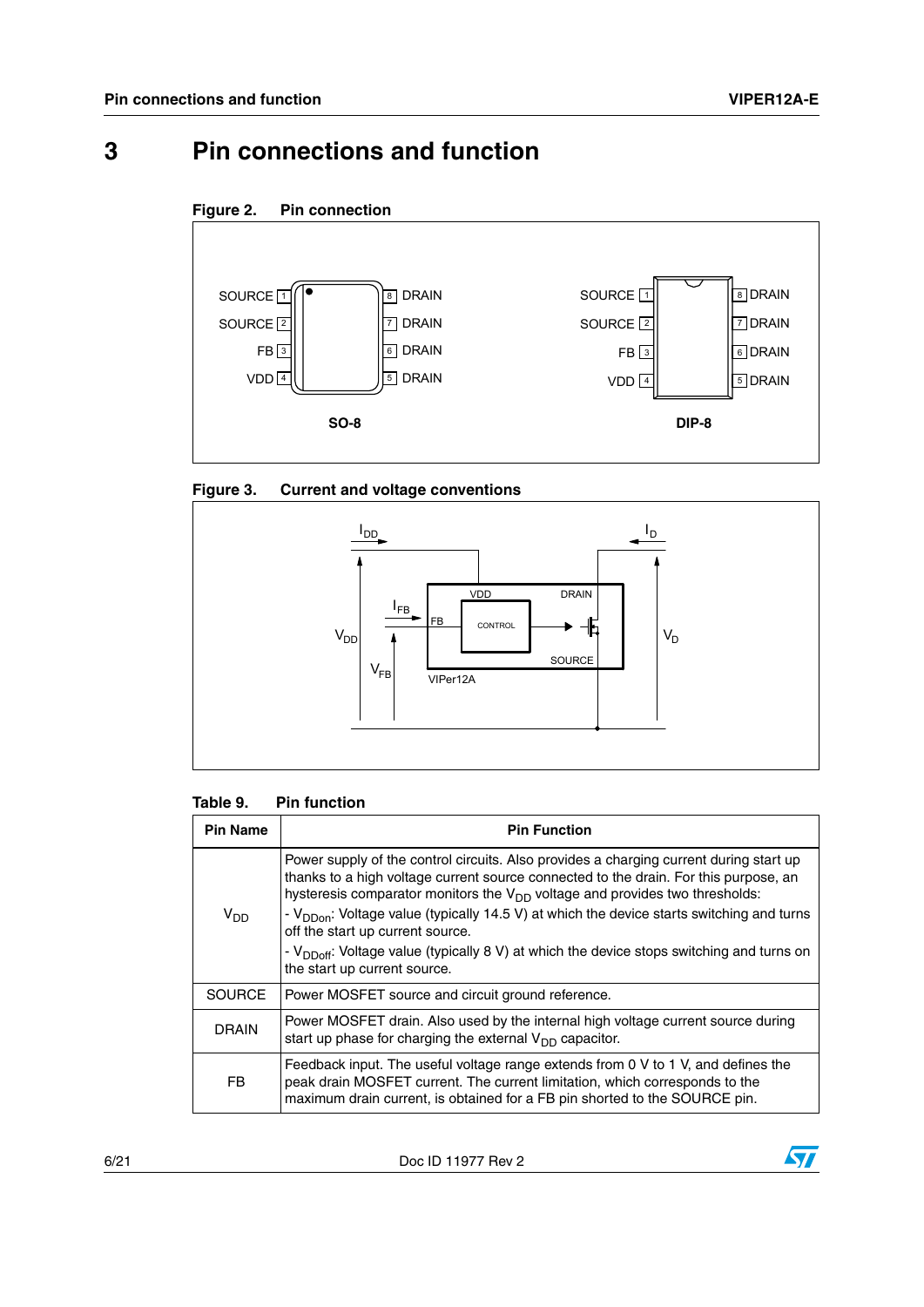### <span id="page-6-0"></span>**4 Rectangular U-I output characteristics**



<span id="page-6-1"></span>**Figure 4. Rectangular U-I output characteristics for battery charger**

A complete regulation scheme can achieve combined and accurate output characteristics. *[Figure 4.](#page-6-1)* presents a secondary feedback through an optocoupler driven by a TSM101. This device offers two operational amplifiers and a voltage reference, thus allowing the regulation of both output voltage and current. An integrated OR function performs the combination of the two resulting error signals, leading to a dual voltage and current limitation, known as a rectangular output characteristic. This type of power supply is especially useful for battery chargers where the output is mainly used in current mode, in order to deliver a defined charging rate. The accurate voltage regulation is also convenient for Li-ion batteries which require both modes of operation.

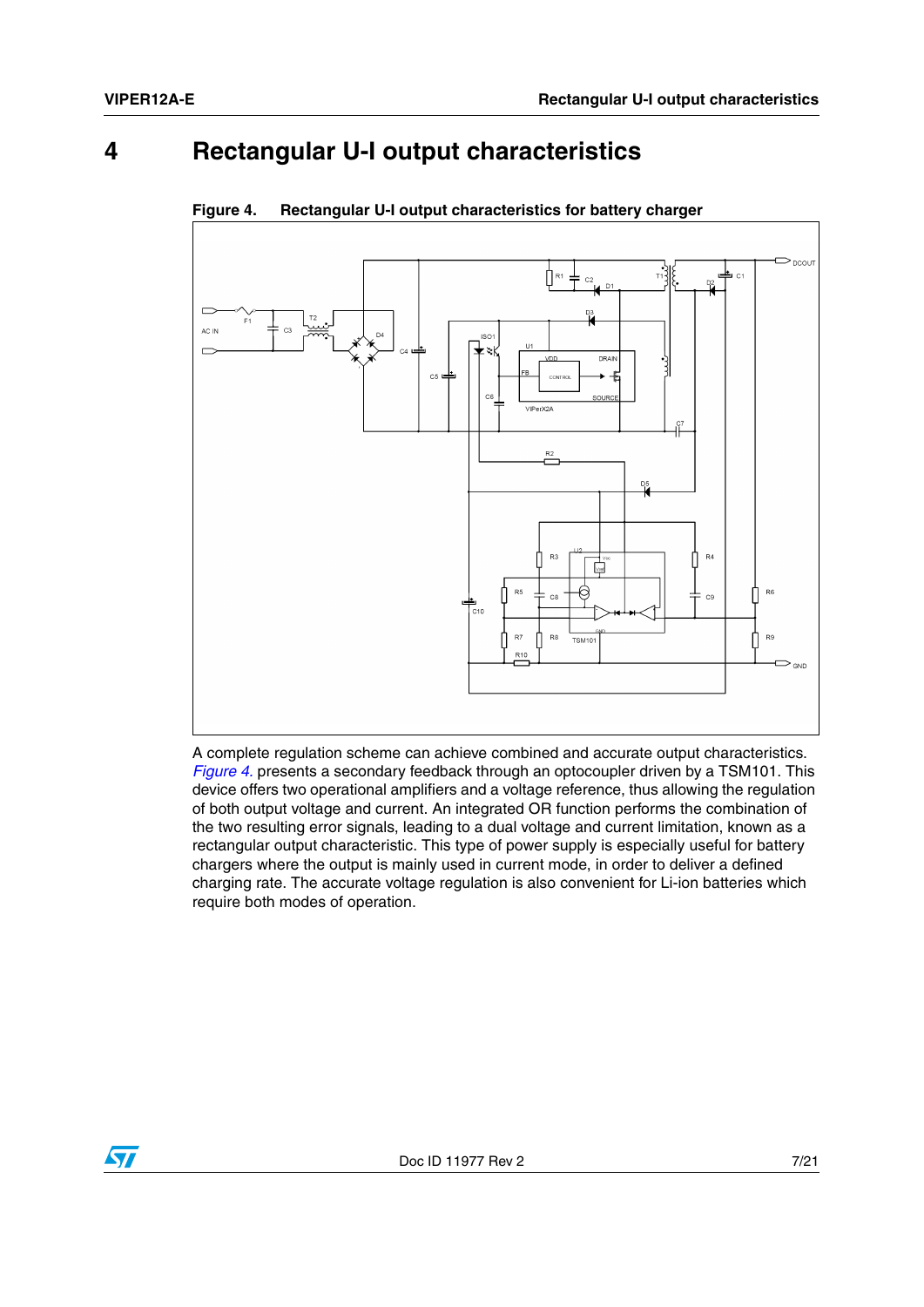### <span id="page-7-0"></span>**5** Wide range of V<sub>DD</sub> voltage

The  $V_{DD}$  pin voltage range extends from 9 V to 38 V. This feature offers a great flexibility in design to achieve various behaviors. In *[Figure 4 on page 7](#page-6-1)* a forward configuration has been chosen to supply the device with two benefits:

- As soon as the device starts switching, it immediately receives some energy from the auxiliary winding. C5 can be therefore reduced and a small ceramic chip (100 nF) is sufficient to insure the filtering function. The total start up time from the switch on of input voltage to output voltage presence is dramatically decreased.
- The output current characteristic can be maintained even with very low or zero output voltage. Since the TSM101 is also supplied in forward mode, it keeps the current regulation up whatever the output voltage is. The  $V_{DD}$  pin voltage may vary as much as the input voltage, that is to say with a ratio of about  $\overline{4}$  for a wide range application.

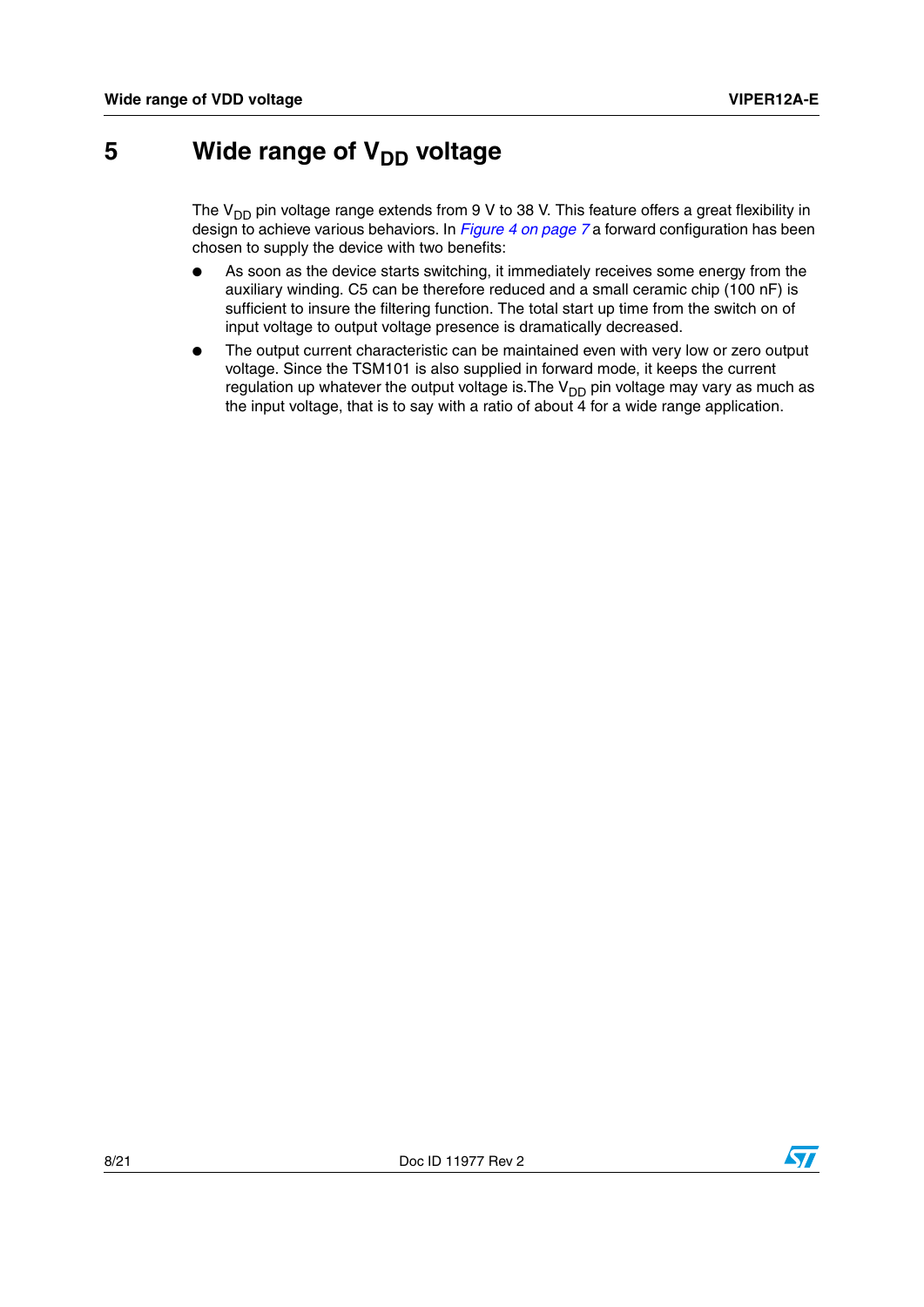### <span id="page-8-0"></span>**6 Feedback pin principle of operation**

A feedback pin controls the operation of the device. Unlike conventional PWM control circuits which use a voltage input (the inverted input of an operational amplifier), the FB pin is sensitive to current. *[Figure 5.](#page-8-1)* presents the internal current mode structure.



<span id="page-8-1"></span>**Figure 5. Internal current control structure** 

The power MOSFET delivers a sense current  $I_s$  which is proportional to the main current Id. R2 receives this current and the current coming from the FB pin. The voltage across R2 is then compared to a fixed reference voltage of about 0.23 V. The MOSFET is switched off when the following equation is reached:

$$
R_2 \cdot (I_S + I_{FB}) = 0.23V
$$

By extracting  $I_S$ :

$$
I_{\rm S} = \frac{0.23V}{R_2} - I_{\rm FB}
$$

Using the current sense ratio of the MOSFET  $G_{ID}$ :

$$
I_D = G_{ID} \cdot I_S = G_{ID} \cdot \left(\frac{0.23V}{R_2} - I_{FB}\right)
$$

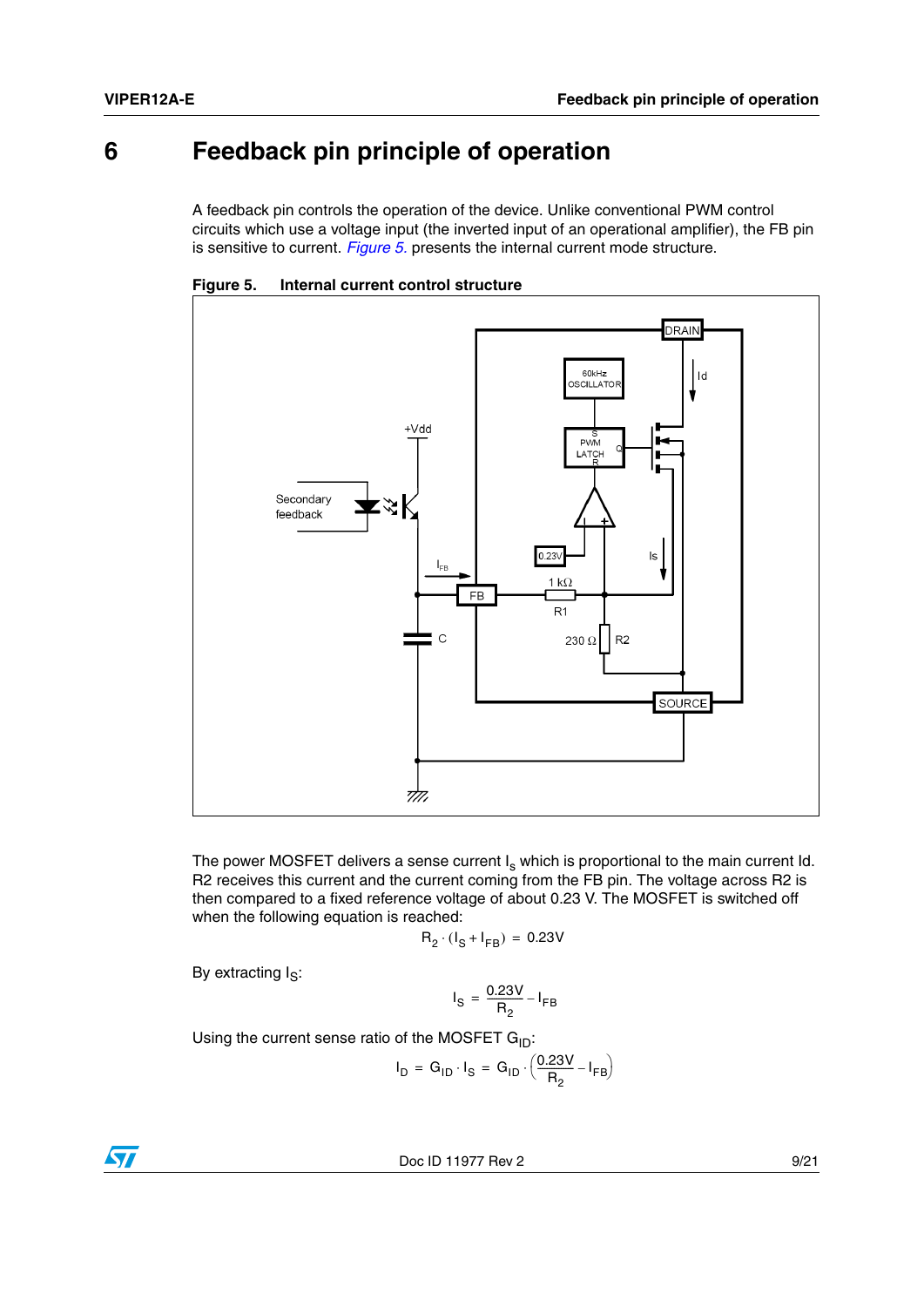The current limitation is obtained with the FB pin shorted to ground ( $V_{FB} = 0 V$ ). This leads to a negative current sourced by this pin, and expressed by:

$$
I_{FB} = -\frac{0.23V}{R_1}
$$

By reporting this expression in the previous one, it is possible to obtain the drain current limitation  $I<sub>Dim</sub>$ :

$$
I_{Dlim} = G_{1D} \cdot 0.23V \cdot \left(\frac{1}{R_2} + \frac{1}{R_1}\right)
$$

In a real application, the FB pin is driven with an optocoupler as shown on *[Figure 5](#page-8-1)* which acts as a pull up. So, it is not possible to really short this pin to ground and the above drain current value is not achievable. Nevertheless, the capacitor C is averaging the voltage on the FB pin, and when the optocoupler is off (start up or short circuit), it can be assumed that the corresponding voltage is very close to 0 V.

For low drain currents, the formula (1) is valid as long as IFB satisfies  $I_{FB} < I_{FBsd}$ , where  $I_{FBSd}$  is an internal threshold of the VIPER12A. If  $I_{FB}$  exceeds this threshold the device will stop switching. This is represented on *[Figure 12 on page 14](#page-13-0)*, and I<sub>FBsd</sub> value is specified in the PWM COMPARATOR SECTION. Actually, as soon as the drain current is about 12 % of Idlim, that is to say 50 mA, the device will enter a burst mode operation by missing switching cycles. This is especially important when the converter is lightly loaded.

#### <span id="page-9-0"></span>Figure 6. **I<sub>FB</sub> transfer function**



It is then possible to build the total DC transfer function between  $I_D$  and  $I_{FB}$  as shown on *[Figure 6 on page 10](#page-9-0)*. This figure also takes into account the internal blanking time and its associated minimum turn on time. This imposes a minimum drain current under which the device is no more able to control it in a linear way. This drain current depends on the primary inductance value of the transformer and the input voltage. Two cases may occur, depending on the value of this current versus the fixed 50 mA value, as described above.

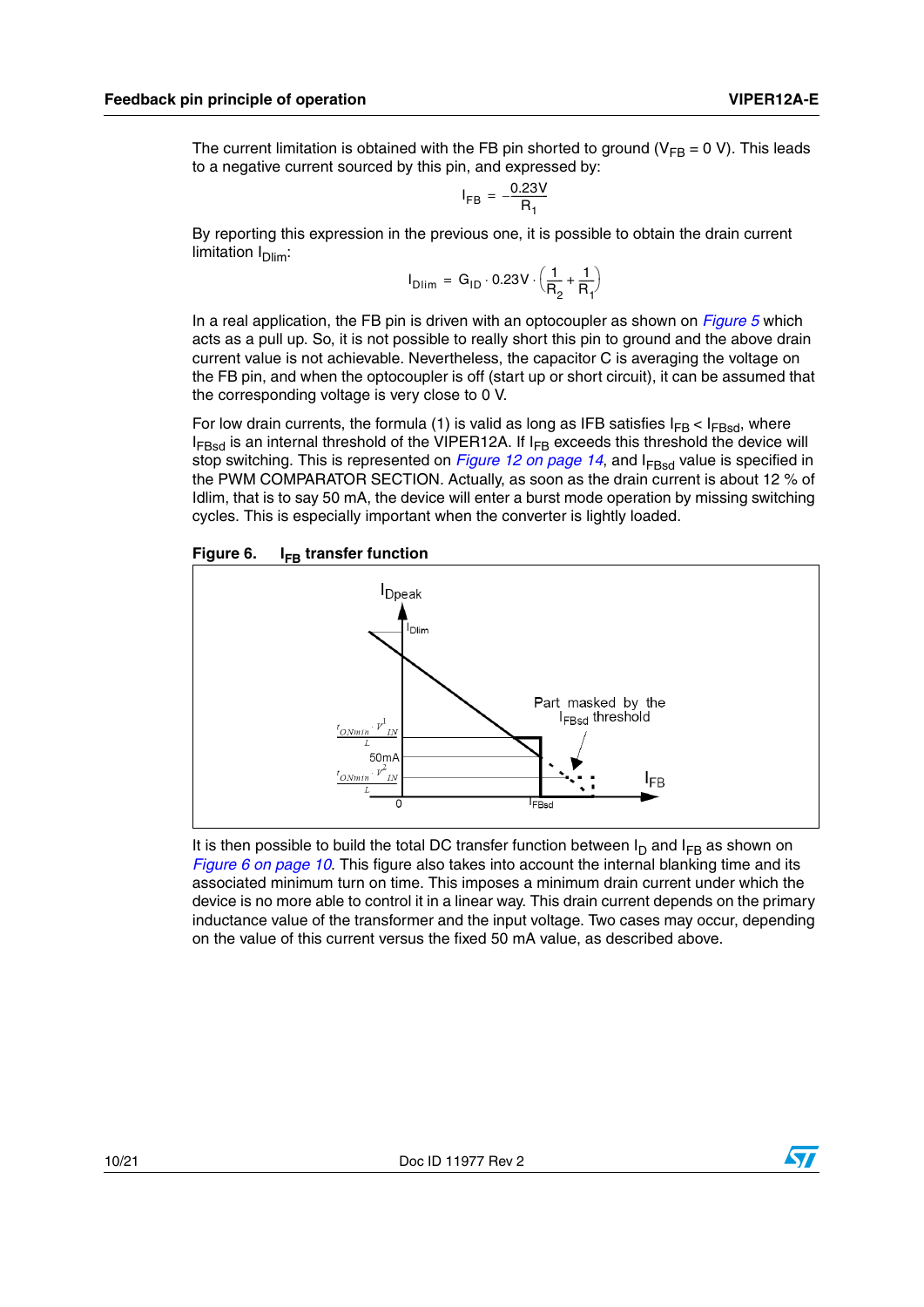### <span id="page-10-0"></span>**7 Startup sequence**

<span id="page-10-1"></span>



This device includes a high voltage start up current source connected on the drain of the device. As soon as a voltage is applied on the input of the converter, this start up current source is activated as long as  $V_{DD}$  is lower than  $V_{DDon}$ . When reaching  $V_{DDon}$ , the start up current source is switched off and the device begins to operate by turning on and off its main power MOSFET. As the FB pin does not receive any current from the optocoupler, the device operates at full current capacity and the output voltage rises until reaching the regulation point where the secondary loop begins to send a current in the optocoupler. At this point, the converter enters a regulated operation where the FB pin receives the amount of current needed to deliver the right power on secondary side.

This sequence is shown in *[Figure 7](#page-10-1)*. Note that during the real starting phase t<sub>ss</sub>, the device consumes some energy from the  $V_{DD}$  capacitor, waiting for the auxiliary winding to provide a continuous supply. If the value of this capacitor is too low, the start up phase is terminated before receiving any energy from the auxiliary winding and the converter never starts up. This is illustrated also in the same figure in dashed lines.

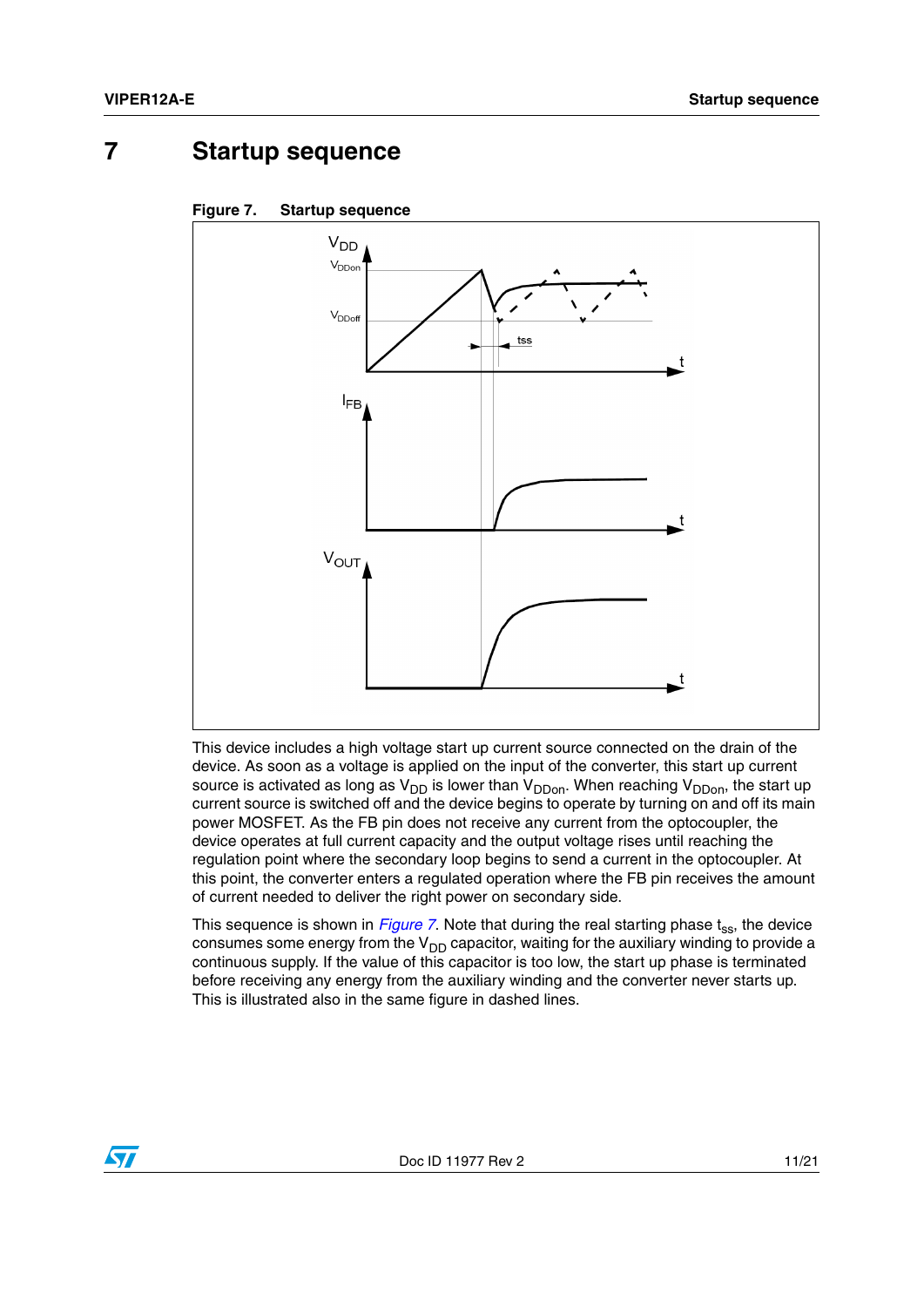### <span id="page-11-0"></span>**8 Overvoltage threshold**

An overvoltage detector on the V<sub>DD</sub> pin allows the VIPER12A to reset itself when V<sub>DD</sub> exceeds V<sub>DDovp</sub>. This is illustrated in *[Figure 8.](#page-11-1)*, which shows the whole sequence of an overvoltage event. Note that this event is only latched for the time needed by  $\mathsf{V}_{\mathsf{DD}}$  to reach  $V<sub>DDoff</sub>$ , and then the device resumes normal operation automatically.



<span id="page-11-1"></span>**Figure 8. Overvoltage sequence**

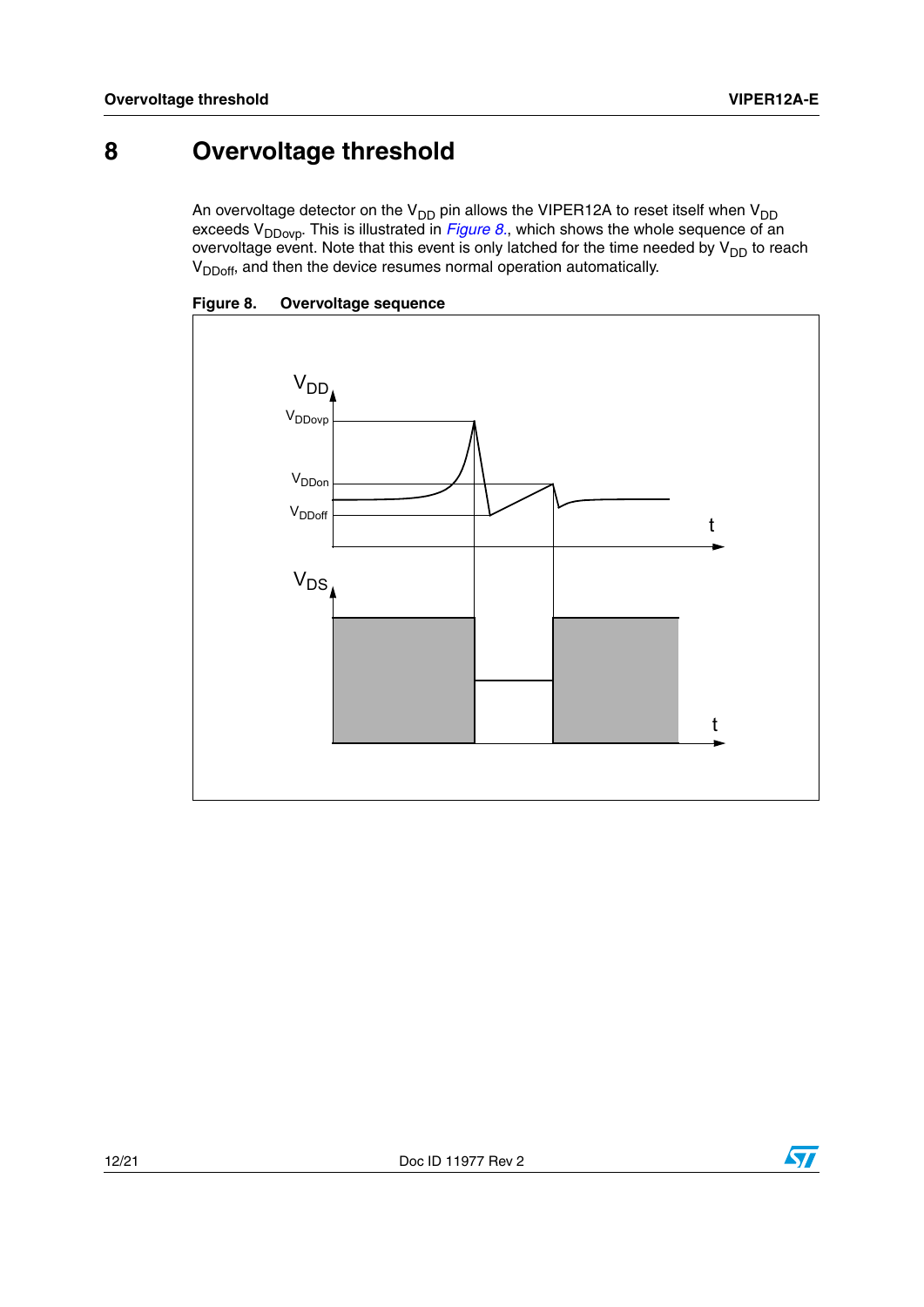## <span id="page-12-0"></span>**9 Operation pictures**

<span id="page-12-1"></span>

<span id="page-12-2"></span>Figure 10. Start-up V<sub>DD</sub> current



#### <span id="page-12-3"></span>**Figure 11. Restart duty-cycle**



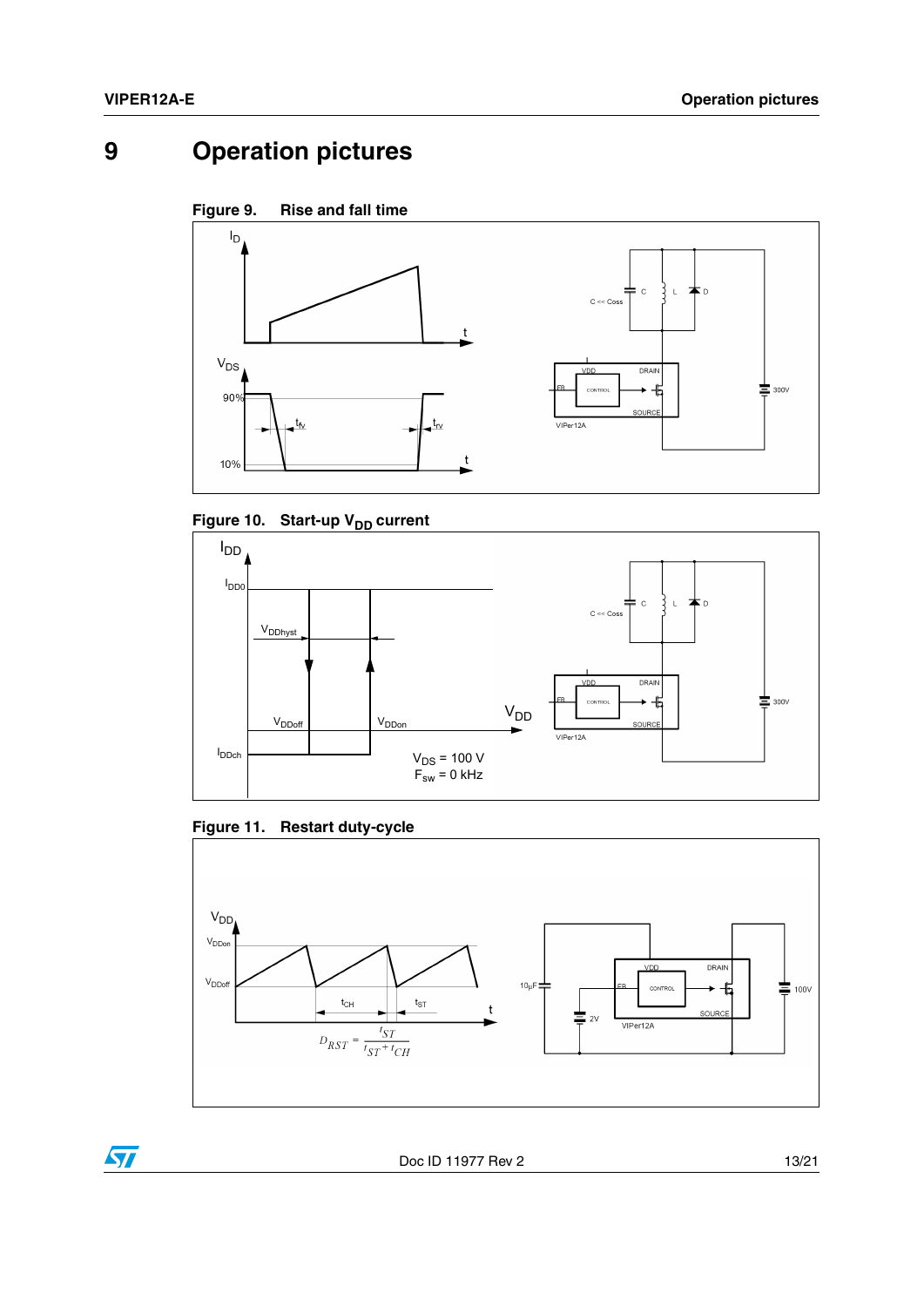

<span id="page-13-0"></span>**Figure 12. Peak drain current vs feedback current**

<span id="page-13-1"></span>



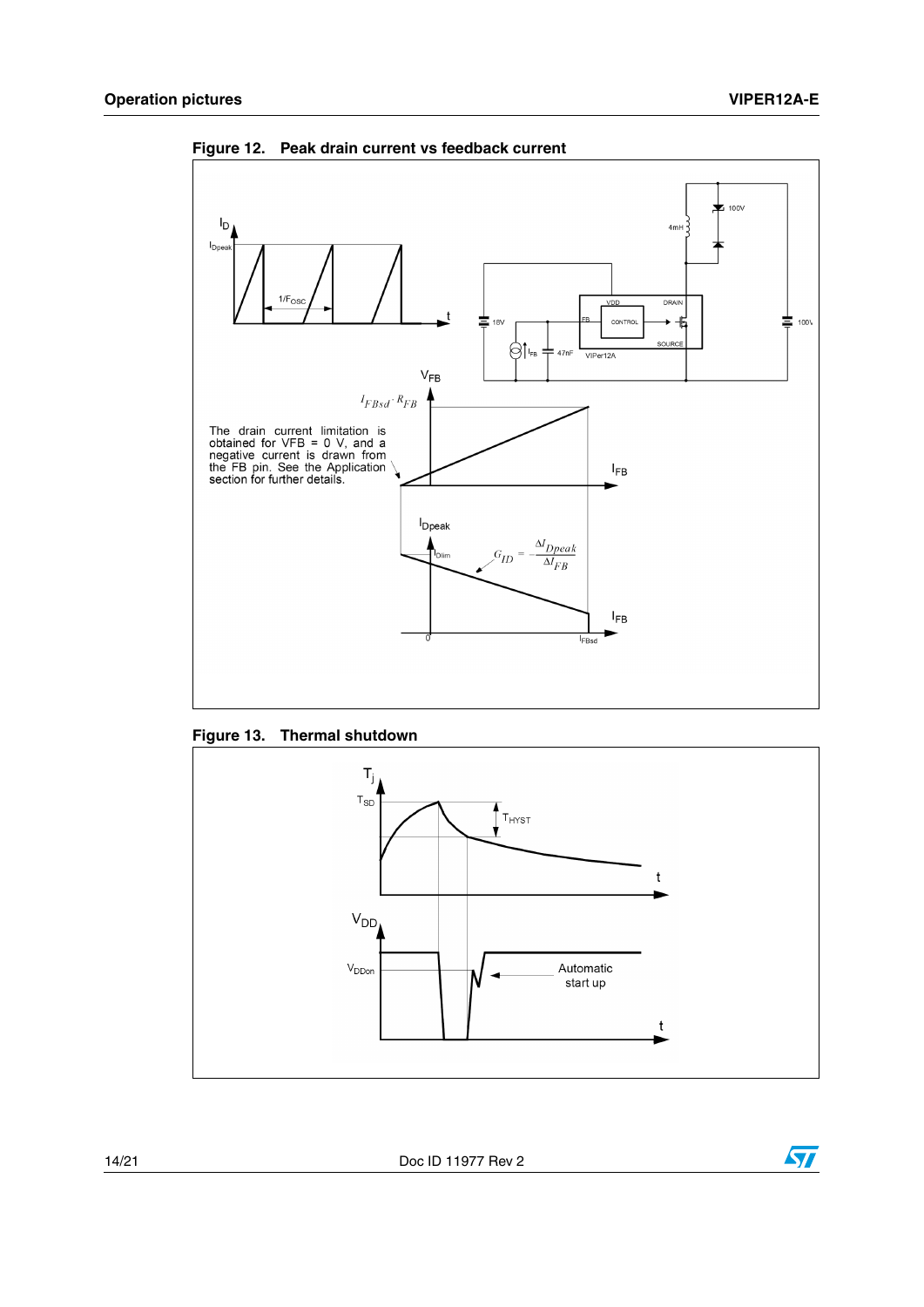

**Figure 14. Switching frequency vs temperature**





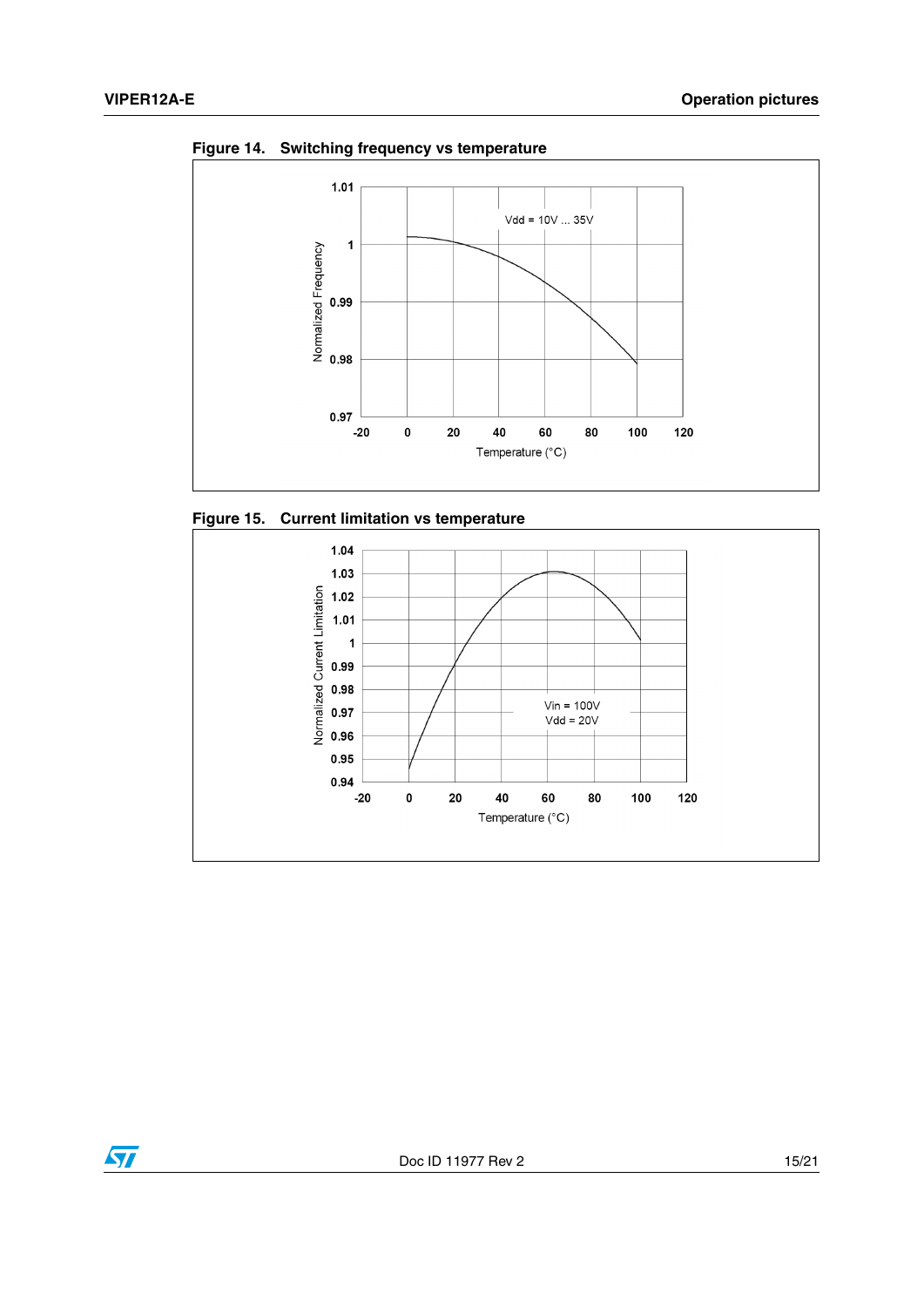## <span id="page-15-0"></span>**10 Package mechanical data**

In order to meet environmental requirements, ST offers these devices in different grades of ECOPACK® packages, depending on their level of environmental compliance. ECOPACK® specifications, grade definitions and product status are available at: www.st.com. ECOPACK is an ST trademark.

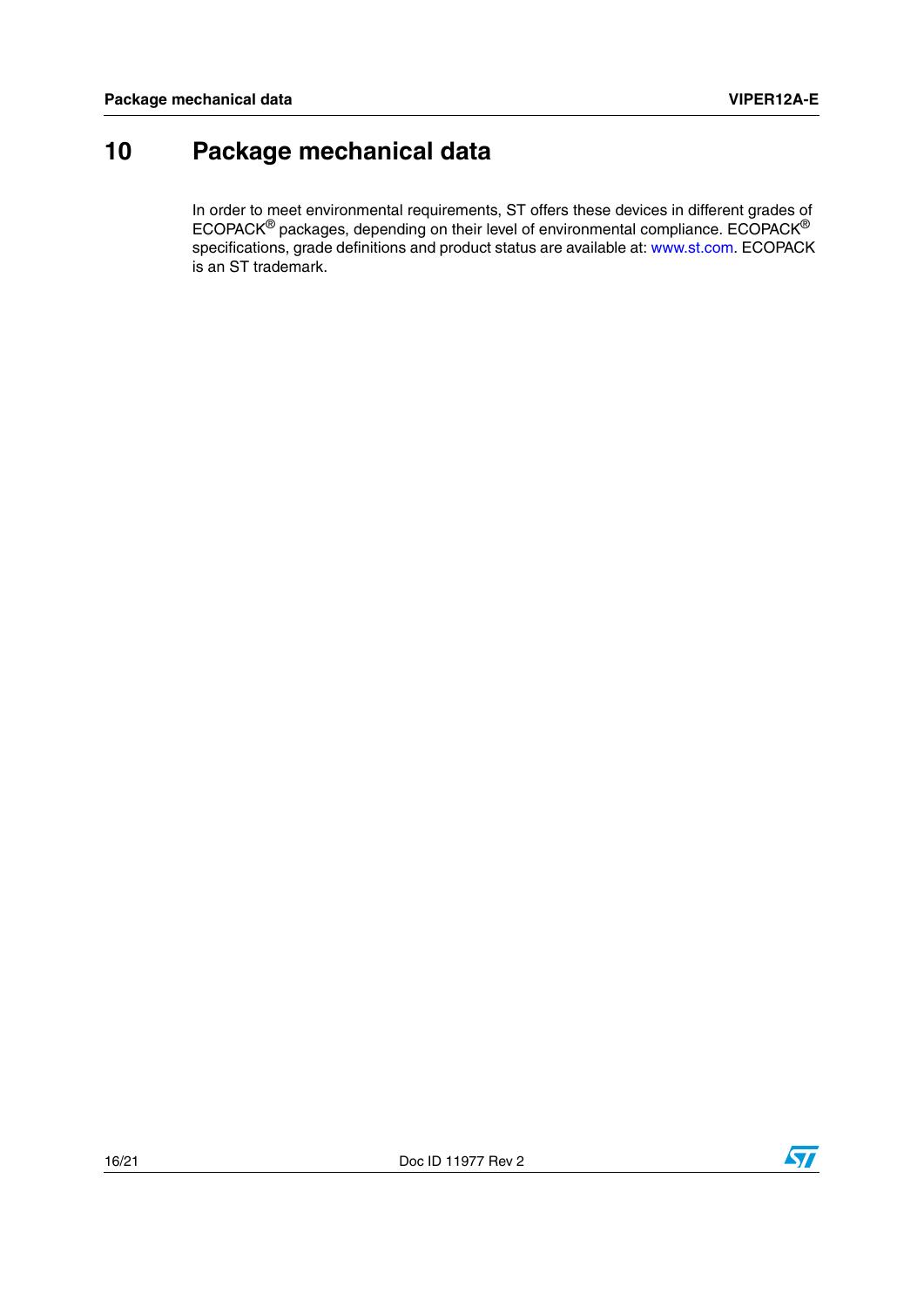$\sqrt{2}$ 

| Ref.           | Databook (mm) |      |       |  |  |
|----------------|---------------|------|-------|--|--|
|                | Min.          | Nom. | Max.  |  |  |
| A              |               |      | 5.33  |  |  |
| A1             | 0.38          |      |       |  |  |
| A2             | 2.92          | 3.30 | 4.95  |  |  |
| b              | 0.36          | 0.46 | 0.56  |  |  |
| b <sub>2</sub> | 1.14          | 1.52 | 1.78  |  |  |
| C              | 0.20          | 0.25 | 0.36  |  |  |
| D              | 9.02          | 9.27 | 10.16 |  |  |
| E              | 7.62          | 7.87 | 8.26  |  |  |
| E <sub>1</sub> | 6.10          | 6.35 | 7.11  |  |  |
| ${\bf e}$      |               | 2.54 |       |  |  |
| eA             |               | 7.62 |       |  |  |
| eB             |               |      | 10.92 |  |  |
| L              | 2.92          | 3.30 | 3.81  |  |  |
| Package Weight | Gr. 470       |      |       |  |  |

**Table 10. DIP8 mechanical data**



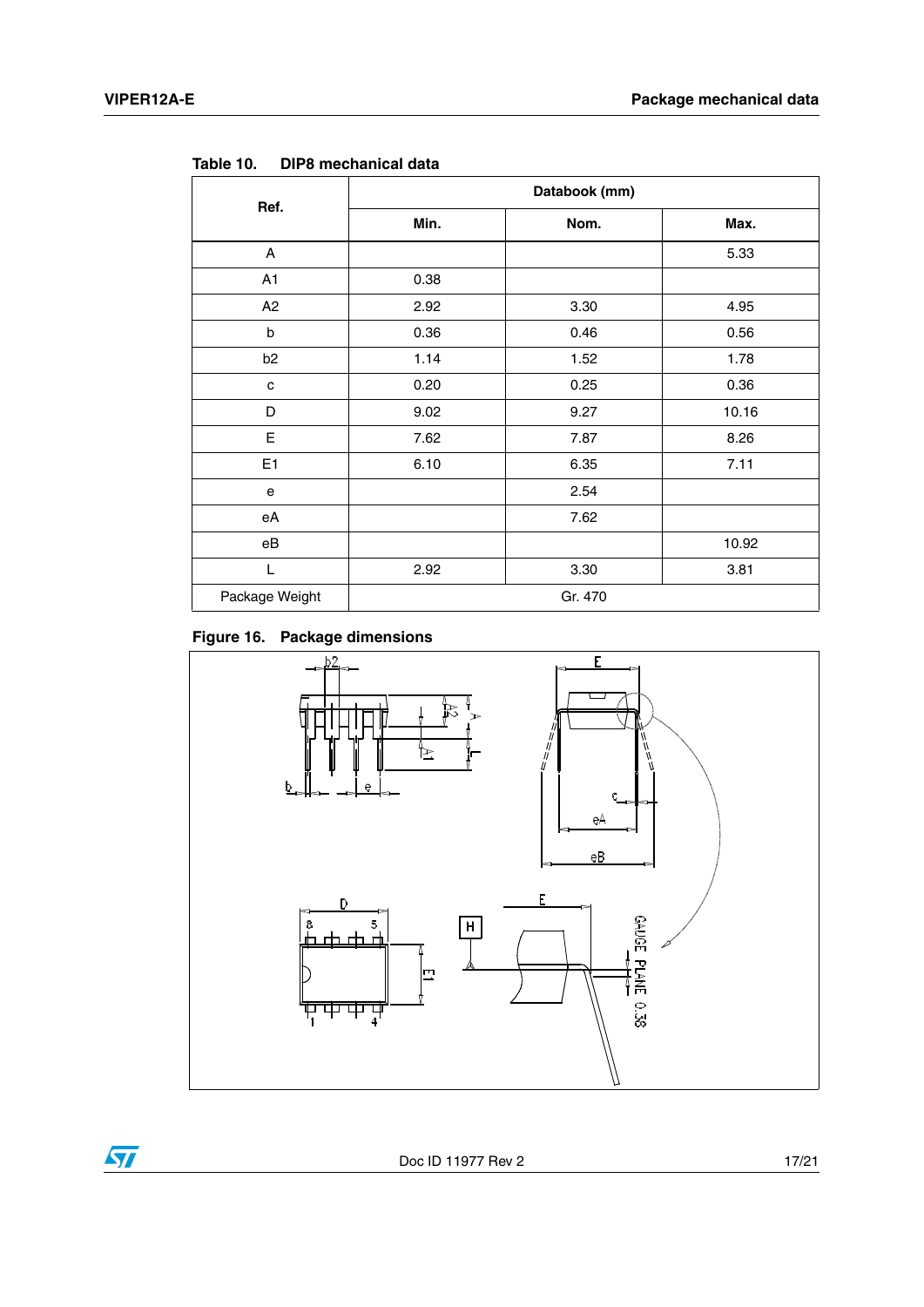| Dim.    | Databook (mm)    |      |      |
|---------|------------------|------|------|
|         | Nom              | Min  | Max  |
| A       | 1.35             |      | 1.75 |
| A1      | 0.10             |      | 0.25 |
|         |                  |      |      |
| A2      | 1.10             |      | 1.65 |
| B       | 0.33             |      | 0.51 |
| C       | 0.19             |      | 0.25 |
| D       | 4.80             |      | 5.00 |
| E       | 3.80             |      | 4.00 |
| e       |                  | 1.27 |      |
| Н       | 5.80             |      | 6.20 |
| $\sf h$ | 0.25             |      | 0.50 |
| L       | 0.40             |      | 1.27 |
| $\sf k$ | $8^\circ$ (max.) |      |      |
| ddd     |                  |      | 0.1  |

**Table 11. SO8 mechanical data**



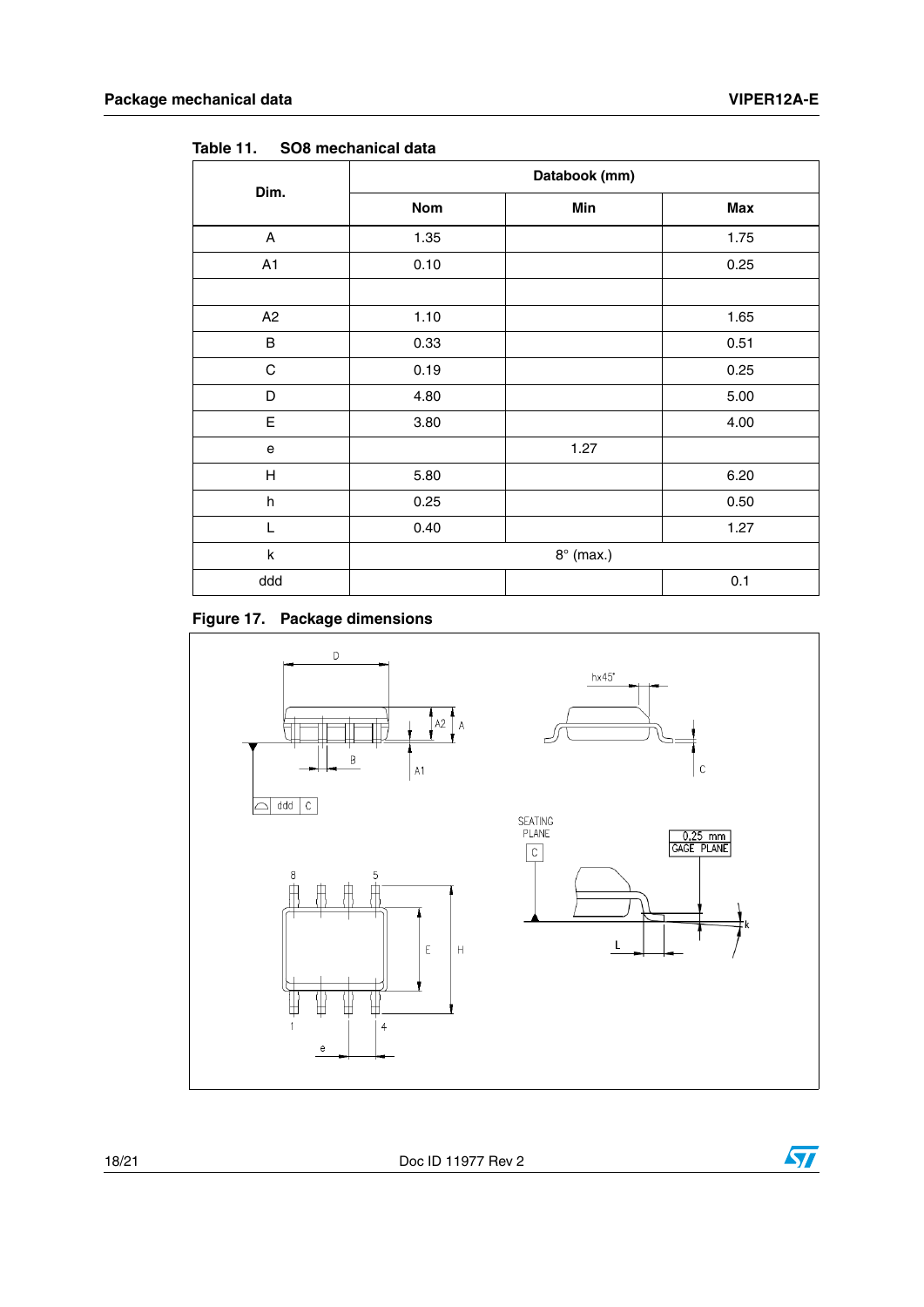## <span id="page-18-0"></span>**11 Order codes**

**Table 12. Order codes**

| Order codes   | Package | Packaging     |
|---------------|---------|---------------|
| VIPER12ASTR-E | SO-8    | Tape and reel |
| VIPER12AS-E   | SO-8    | Tube          |
| VIPER12ADIP-E | DIP-8   | Tube          |

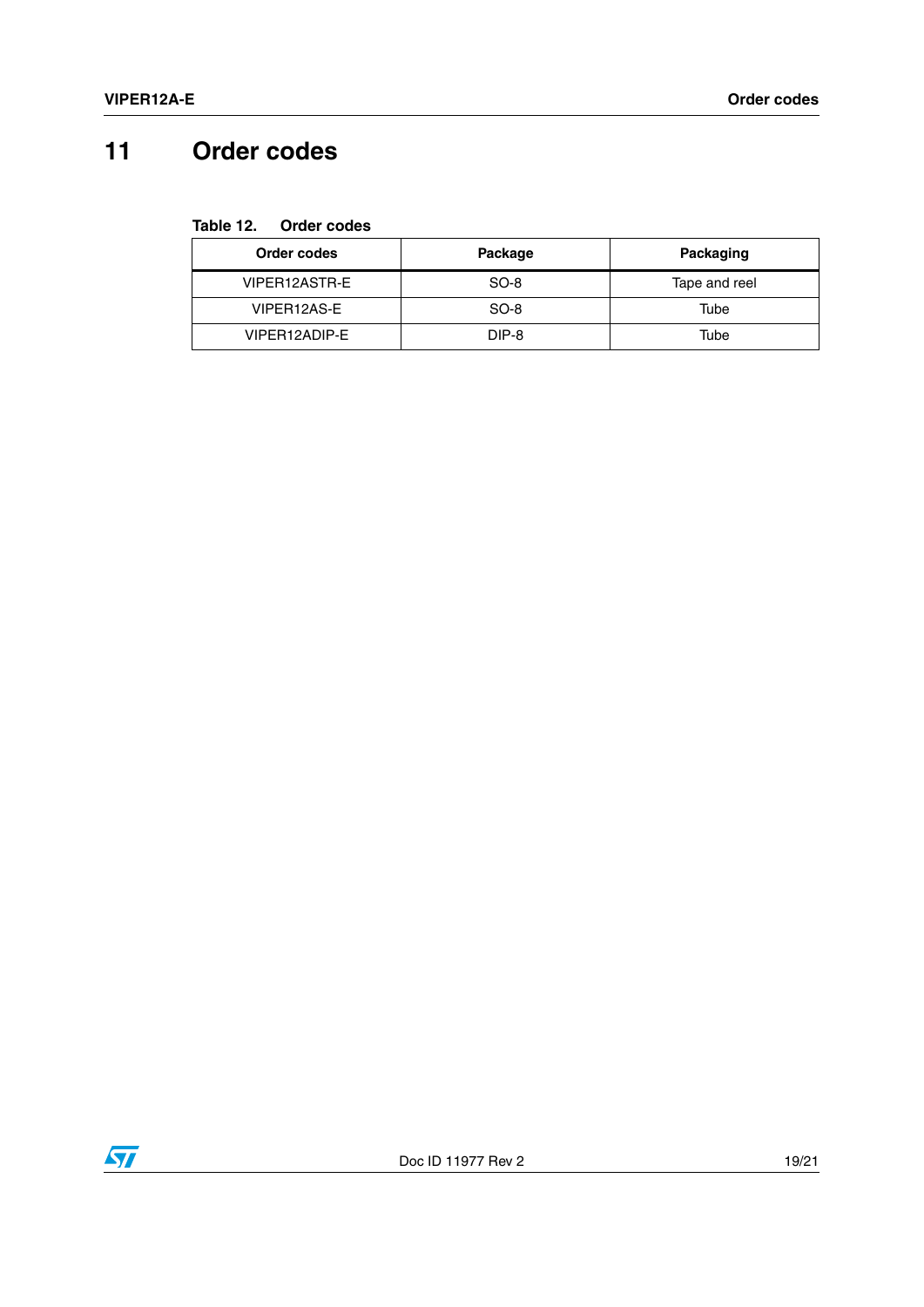# <span id="page-19-0"></span>**12 Revision history**

#### Table 13. **Document revision history**

| Date        | <b>Revision</b> | <b>Changes</b>                                                            |
|-------------|-----------------|---------------------------------------------------------------------------|
| 09-Jan-2006 |                 | Initial release.                                                          |
| 13-Dec-2010 | ົ               | Updated Table 3 on page 4, Table 4 on page 4 and Figure 10<br>on page 13. |

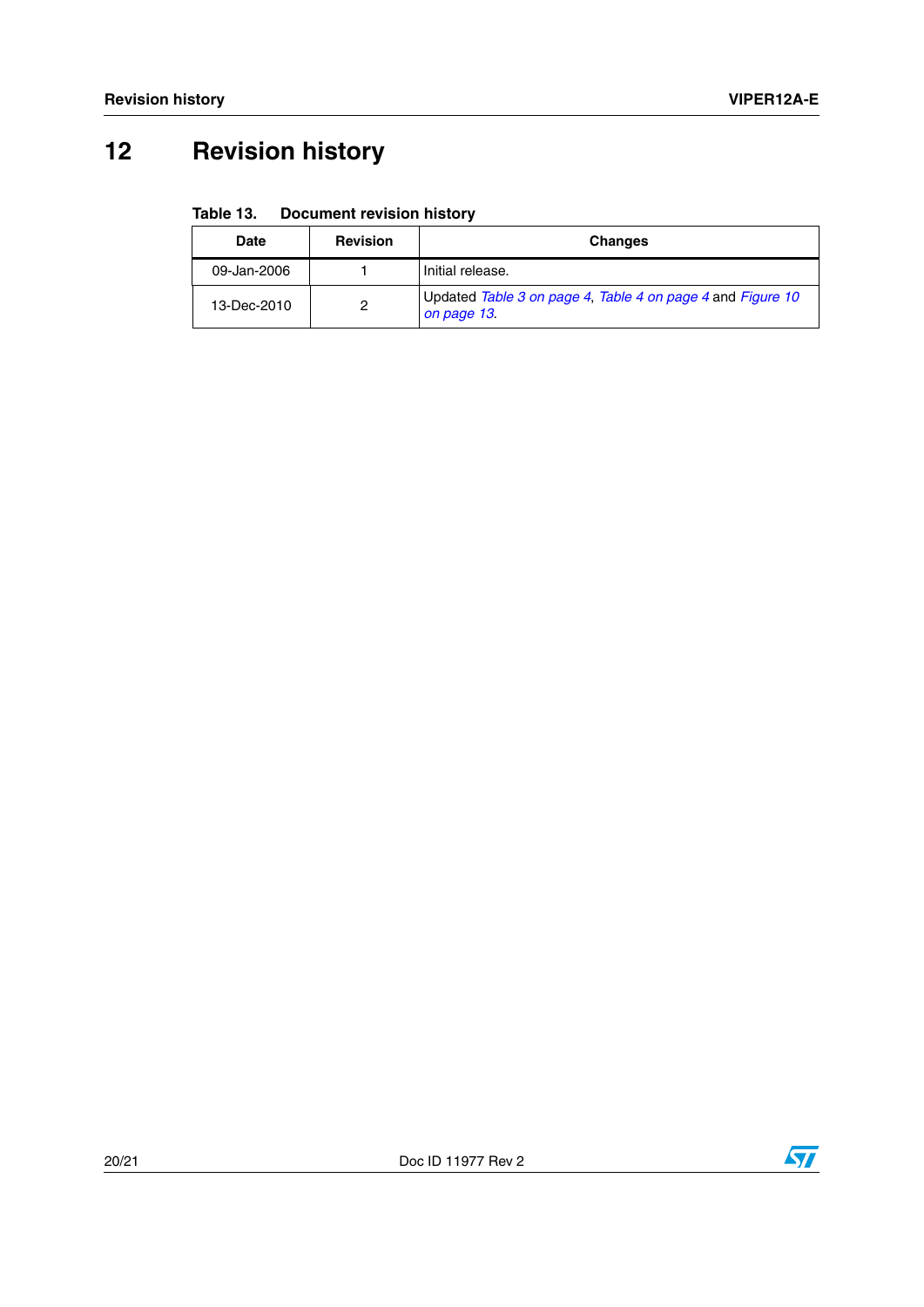#### **Please Read Carefully:**

Information in this document is provided solely in connection with ST products. STMicroelectronics NV and its subsidiaries ("ST") reserve the right to make changes, corrections, modifications or improvements, to this document, and the products and services described herein at any time, without notice.

All ST products are sold pursuant to ST's terms and conditions of sale.

Purchasers are solely responsible for the choice, selection and use of the ST products and services described herein, and ST assumes no liability whatsoever relating to the choice, selection or use of the ST products and services described herein.

No license, express or implied, by estoppel or otherwise, to any intellectual property rights is granted under this document. If any part of this document refers to any third party products or services it shall not be deemed a license grant by ST for the use of such third party products or services, or any intellectual property contained therein or considered as a warranty covering the use in any manner whatsoever of such third party products or services or any intellectual property contained therein.

**UNLESS OTHERWISE SET FORTH IN ST'S TERMS AND CONDITIONS OF SALE ST DISCLAIMS ANY EXPRESS OR IMPLIED WARRANTY WITH RESPECT TO THE USE AND/OR SALE OF ST PRODUCTS INCLUDING WITHOUT LIMITATION IMPLIED WARRANTIES OF MERCHANTABILITY, FITNESS FOR A PARTICULAR PURPOSE (AND THEIR EQUIVALENTS UNDER THE LAWS OF ANY JURISDICTION), OR INFRINGEMENT OF ANY PATENT, COPYRIGHT OR OTHER INTELLECTUAL PROPERTY RIGHT.**

**UNLESS EXPRESSLY APPROVED IN WRITING BY AN AUTHORIZED ST REPRESENTATIVE, ST PRODUCTS ARE NOT RECOMMENDED, AUTHORIZED OR WARRANTED FOR USE IN MILITARY, AIR CRAFT, SPACE, LIFE SAVING, OR LIFE SUSTAINING APPLICATIONS, NOR IN PRODUCTS OR SYSTEMS WHERE FAILURE OR MALFUNCTION MAY RESULT IN PERSONAL INJURY, DEATH, OR SEVERE PROPERTY OR ENVIRONMENTAL DAMAGE. ST PRODUCTS WHICH ARE NOT SPECIFIED AS "AUTOMOTIVE GRADE" MAY ONLY BE USED IN AUTOMOTIVE APPLICATIONS AT USER'S OWN RISK.**

Resale of ST products with provisions different from the statements and/or technical features set forth in this document shall immediately void any warranty granted by ST for the ST product or service described herein and shall not create or extend in any manner whatsoever, any liability of ST.

ST and the ST logo are trademarks or registered trademarks of ST in various countries.

Information in this document supersedes and replaces all information previously supplied.

The ST logo is a registered trademark of STMicroelectronics. All other names are the property of their respective owners.

© 2010 STMicroelectronics - All rights reserved

STMicroelectronics group of companies

Australia - Belgium - Brazil - Canada - China - Czech Republic - Finland - France - Germany - Hong Kong - India - Israel - Italy - Japan - Malaysia - Malta - Morocco - Philippines - Singapore - Spain - Sweden - Switzerland - United Kingdom - United States of America

**www.st.com**



Doc ID 11977 Rev 2 21/21